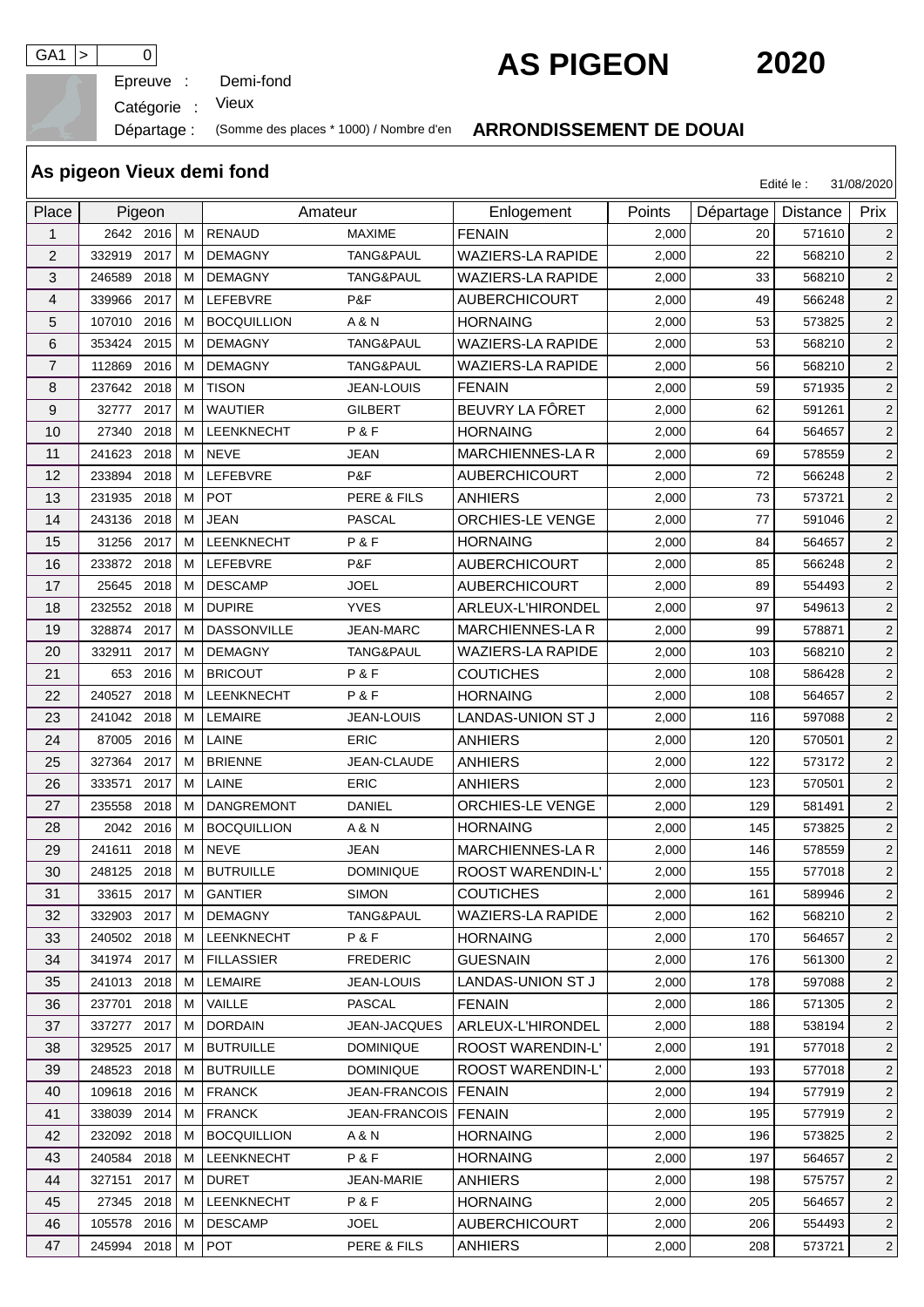| 48  | 105568 2016          |      | M      | <b>DESCAMP</b>                  | <b>JOEL</b>          | <b>AUBERCHICOURT</b>                         | 2,000          | 211                     | 554493           | $\overline{2}$      |
|-----|----------------------|------|--------|---------------------------------|----------------------|----------------------------------------------|----------------|-------------------------|------------------|---------------------|
| 49  | 360922 2015          |      | м      | LEMAIRE                         | JEAN-LOUIS           | LANDAS-UNION ST J                            | 2,000          | 213                     | 597088           | $\overline{2}$      |
| 50  | 32673 2017           |      | М      | <b>DESCAMP</b>                  | <b>JOEL</b>          | <b>AUBERCHICOURT</b>                         | 2,000          | 214                     | 554493           | $\overline{2}$      |
| 51  | 232492 2018          |      | м      | <b>DELVINCOURT</b>              | <b>DIDIER</b>        | ARLEUX-L'HIRONDEL                            | 2,000          | 215                     | 534522           | $\overline{2}$      |
| 52  | 1327759 2014         |      | M      | LYCEE D'EXCELLENC FONTAINE MICH |                      | ROOST WARENDIN-L'                            | 2,000          | 215                     | 562626           | $\overline{2}$      |
| 53  | 28720 2015           |      | М      | <b>GANTIER</b>                  | <b>SIMON</b>         | <b>COUTICHES</b>                             | 2,000          | 230                     | 589946           | $\overline{c}$      |
| 54  | 104742 2016          |      | м      | <b>RENAUD</b>                   | <b>MAXIME</b>        | <b>FENAIN</b>                                | 2,000          | 231                     | 571610           | $\overline{c}$      |
| 55  | 233912 2018          |      | м      | LEFEBVRE                        | P&F                  | <b>AUBERCHICOURT</b>                         | 2,000          | 235                     | 566248           | $\overline{2}$      |
| 56  | 246142 2018          |      | F      | <b>KUCHCINSKI</b>               | <b>FRERES</b>        | <b>WAZIERS-LA RAPIDE</b>                     | 2,000          | 239                     | 567546           | $\overline{c}$      |
| 57  | 337280               | 2017 | м      | <b>DORDAIN</b>                  | JEAN-JACQUES         | ARLEUX-L'HIRONDEL                            | 2,000          | 244                     | 538194           | $\overline{2}$      |
| 58  | 338632               | 2014 | м      | <b>JEAN</b>                     | <b>PASCAL</b>        | ORCHIES-LE VENGE                             | 2,000          | 248                     | 591046           | $\overline{c}$      |
| 59  | 246566 2018          |      | м      | <b>DEMAGNY</b>                  | TANG&PAUL            | <b>WAZIERS-LA RAPIDE</b>                     | 2,000          | 252                     | 568210           | $\overline{2}$      |
| 60  | 27239 2018           |      | м      | <b>RENAUD</b>                   | <b>MAXIME</b>        | <b>FENAIN</b>                                | 2,000          | 253                     | 571610           | $\sqrt{2}$          |
| 61  | 25682 2018           |      | м      | <b>DESCAMP</b>                  | <b>JOEL</b>          | <b>AUBERCHICOURT</b>                         | 2,000          | 257                     | 554493           | $\overline{2}$      |
| 62  | 231896               | 2018 | м      | <b>POT</b>                      | PERE & FILS          | <b>ANHIERS</b>                               | 2,000          | 258                     | 573721           | $\overline{2}$      |
| 63  | 281200 2016          |      | м      | RENAUD                          | <b>MAXIME</b>        | <b>FENAIN</b>                                | 2,000          | 261                     | 571610           | $\overline{c}$      |
| 64  | 187948               | 2013 | M      | <b>BUTRUILLE</b>                | <b>DOMINIQUE</b>     | ROOST WARENDIN-L'                            | 2,000          | 271                     | 577018           | $\overline{c}$      |
| 65  | 115532 2014          |      |        | <b>GUINEZ</b>                   | <b>GUY</b>           | <b>VRED-LE RAMIER</b>                        | 2,000          | 272                     | 570419           | 2                   |
| 66  | 516 2016             |      | М      | <b>GANTIER</b>                  | <b>SIMON</b>         | <b>COUTICHES</b>                             | 2,000          | 280                     | 589946           | $\overline{2}$      |
| 67  | 12024                | 2014 | м      | <b>BOCQUILLION</b>              | A & N                | <b>HORNAING</b>                              | 2,000          | 280                     | 573825           | 2                   |
| 68  | 336021               | 2017 | м      | <b>DUPIRE</b>                   | <b>YVES</b>          | ARLEUX-L'HIRONDEL                            | 2,000          | 291                     | 549613           | $\overline{2}$      |
| 69  | 102744               | 2016 | M      | <b>NEVE</b>                     | <b>JEAN</b>          | <b>MARCHIENNES-LAR</b>                       | 2,000          | 298                     | 578559           | $\overline{c}$      |
| 70  | 239478 2018          |      | м      | <b>FILLASSIER</b>               | <b>FREDERIC</b>      | <b>GUESNAIN</b>                              | 2,000          | 299                     | 561300           | $\overline{c}$      |
| 71  | 248116 2018          |      | м      | <b>BUTRUILLE</b>                | <b>DOMINIQUE</b>     | ROOST WARENDIN-L'                            | 2,000          | 299                     | 577018           | $\overline{c}$      |
| 72  | 337866               | 2017 | м      | <b>FRANCK</b>                   | <b>JEAN-FRANCOIS</b> | FENAIN                                       | 2,000          | 303                     | 577919           | $\overline{2}$      |
| 73  | 359923               | 2015 | м      | <b>BLASSEL</b>                  | JEAN-CLAUDE          | <b>DECHY</b>                                 | 2,000          | 304                     |                  | $\overline{2}$      |
|     | 232785 2018          |      |        | <b>DORDAIN</b>                  | JEAN-JACQUES         |                                              |                |                         | 561343           |                     |
| 74  | 112652 2016          |      | м<br>м | <b>DEMAGNY</b>                  |                      | ARLEUX-L'HIRONDEL                            | 2,000<br>2,000 | 305<br>306              | 538194           | $\overline{c}$      |
| 75  |                      | 2018 |        | <b>BRICOUT</b>                  | TANG&PAUL<br>P&F     | <b>WAZIERS-LA RAPIDE</b><br><b>COUTICHES</b> |                |                         | 568210           | $\overline{2}$<br>2 |
| 76  | 26283<br>359102 2015 |      | м<br>M | <b>DANGREMONT</b>               | <b>DANIEL</b>        | ORCHIES-LE VENGE                             | 2,000          | 307                     | 586428<br>581491 |                     |
| 77  |                      |      |        | POT                             |                      |                                              | 2,000          | 314                     |                  | $\overline{2}$      |
| 78  | 327065 2017          |      | M      |                                 | PERE & FILS          | <b>ANHIERS</b>                               | 2,000          | 315                     | 573721           | $\overline{c}$      |
| 79  | 337736 2017          |      | M      | <b>BOCQUILLION</b>              | A & N                | <b>HORNAING</b>                              | 2,000          | 316                     | 573825           | $\overline{2}$      |
| 80  | 243434 2018          |      | М      | <b>DEMARCQ</b>                  | <b>FRERES</b>        | ORCHIES-LE VENGE                             | 2,000          | 317                     | 589057           | $\overline{2}$      |
| 81  | 332524 2017          |      | м      | <b>KUCHCINSKI</b>               | <b>FRERES</b>        | <b>WAZIERS-LA RAPIDE</b>                     | 2,000          | 318                     | 567546           | $\overline{2}$      |
| 82  | 338755 2017          |      | м      | <b>ROBERT</b>                   | <b>JACKY</b>         | <b>VRED-LE RAMIER</b>                        | 2,000          | 321                     | 573887           | $\overline{2}$      |
| 83  | 245286               | 2018 | м      | <b>PIEDANNA</b>                 | <b>RAYMOND</b>       | PECQUENCOURT-LE                              | 2,000          | 323                     | 567680           | 2                   |
| 84  | 333481               | 2017 | м      | LAINE                           | <b>ERIC</b>          | <b>ANHIERS</b>                               | 2,000          | 327                     | 570501           | $\overline{2}$      |
| 85  | 554 2016             |      | м      | <b>GANTIER</b>                  | <b>SIMON</b>         | <b>COUTICHES</b>                             | 2,000          | 331                     | 589946           | $\overline{2}$      |
| 86  | 26312 2018           |      | м      | <b>BRICOUT</b>                  | P&F                  | <b>COUTICHES</b>                             | 2,000          | 332                     | 586428           | $\overline{2}$      |
| 87  | 30412 2017           |      | м      | PIEDANNA                        | <b>RAYMOND</b>       | PECQUENCOURT-LE                              | 2,000          | 332                     | 567680           | $\overline{2}$      |
| 88  | 243682 2018          |      | м      | <b>SZPERKA</b>                  | <b>CLAUDE</b>        | <b>MONTIGNY EN OSTR</b>                      | 2,000          | 351                     | 567533           | $\overline{2}$      |
| 89  | 329567 2017          |      | M      | <b>BUTRUILLE</b>                | <b>DOMINIQUE</b>     | ROOST WARENDIN-L'                            | 2,000          | 359                     | 577018           | 2                   |
| 90  | 31242 2017           |      | м      | LEENKNECHT                      | P&F                  | <b>HORNAING</b>                              | 2,000          | 365                     | 564657           | $\overline{2}$      |
| 91  | 242862               | 2018 | м      | <b>DESMONS</b>                  | <b>LUCIEN</b>        | <b>ORCHIES-LE VENGE</b>                      | 2,000          | 365                     | 591970           | $\overline{2}$      |
| 92  | 333490 2017          |      | M      | LAINE                           | <b>ERIC</b>          | <b>ANHIERS</b>                               | 2,000          | 370                     | 570501           | $\overline{2}$      |
| 93  | 335786 2017          |      | м      | RENAUD                          | MAXIME               | <b>FENAIN</b>                                | 2,000          | 381                     | 571610           | $\overline{2}$      |
| 94  | 101621               | 2016 | M      | <b>DUPIRE</b>                   | <b>YVES</b>          | ARLEUX-L'HIRONDEL                            | 2,000          | 382                     | 549613           | 2                   |
| 95  | 117390 2016          |      | M      | <b>DELROT</b>                   | <b>MICHEL</b>        | <b>AUBERCHICOURT</b>                         | 2,000          | 388                     | 562419           | $\overline{2}$      |
| 96  | 551                  | 2016 | M      | <b>GANTIER</b>                  | <b>SIMON</b>         | <b>COUTICHES</b>                             | 2,000          | 390                     | 589946           | $\overline{2}$      |
| 97  | 26712 2018           |      | М      | <b>FRANCK</b>                   | <b>JEAN-FRANCOIS</b> | FENAIN                                       | 1,000          | 1                       | 285612           | $\mathbf{1}$        |
| 98  | 240227               | 2018 | м      | <b>LECLERCQ</b>                 | <b>FRERES</b>        | HORNAING                                     | 1,000          | $\overline{\mathbf{c}}$ | 282451           | $\mathbf{1}$        |
| 99  | 112887               | 2016 | м      | <b>DEMAGNY</b>                  | TANG&PAUL            | <b>WAZIERS-LA RAPIDE</b>                     | 1,000          | 3                       | 286300           | $\mathbf{1}$        |
| 100 | 27348 2018           |      | М      | <b>LEENKNECHT</b>               | P&F                  | <b>HORNAING</b>                              | 1,000          | 4                       | 279018           | $\mathbf{1}$        |
| 101 | 336042 2017          |      | м      | <b>DUPIRE</b>                   | <b>YVES</b>          | ARLEUX-L'HIRONDEL                            | 1,000          | 5                       | 277451           | $\mathbf{1}$        |
| 102 | 237713 2018          |      | M      | VAILLE                          | <b>PASCAL</b>        | <b>FENAIN</b>                                | 1,000          | $\overline{7}$          | 282393           | $\mathbf{1}$        |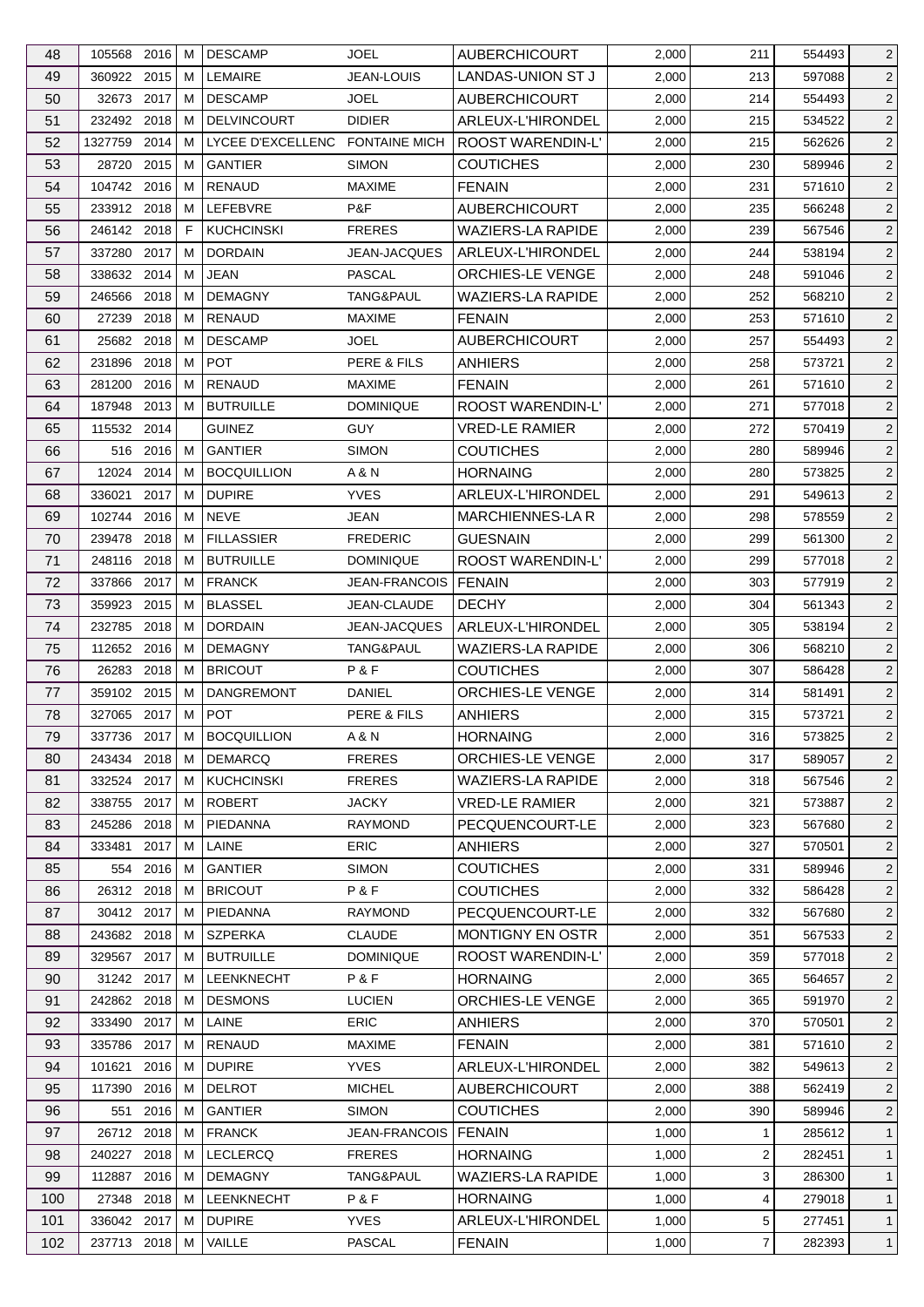| 103 | 246568 2018    |      | м | <b>DEMAGNY</b>                  | TANG&PAUL            | <b>WAZIERS-LA RAPIDE</b> | 1,000 | 8  | 286300 | $\mathbf{1}$ |
|-----|----------------|------|---|---------------------------------|----------------------|--------------------------|-------|----|--------|--------------|
| 104 | 337726 2017    |      | м | <b>TISON</b>                    | <b>JEAN-LOUIS</b>    | <b>FENAIN</b>            | 1,000 | 9  | 282607 | $\mathbf{1}$ |
| 105 | 25621          | 2018 | м | <b>DUMORTIER</b>                | ALAIN                | ARLEUX-L'HIRONDEL        | 1,000 | 11 | 280502 | $\mathbf{1}$ |
| 106 | 233875 2018    |      | м | <b>LEFEBVRE</b>                 | P&F                  | <b>AUBERCHICOURT</b>     | 1,000 | 11 | 279844 | $\mathbf{1}$ |
| 107 | 232162 2018    |      | м | <b>BRIENNE</b>                  | <b>JEAN-CLAUDE</b>   | <b>ANHIERS</b>           | 1,000 | 12 | 288957 | $\mathbf{1}$ |
| 108 | 4108317 2018   |      | м | <b>BARGIACCHI</b>               | <b>YVES</b>          | <b>FENAIN</b>            | 1,000 | 12 | 281845 | $\mathbf{1}$ |
| 109 | 28662 2018     |      | м | LYCEE D'EXCELLENC FONTAINE MICH |                      | <b>ROOST WARENDIN-L'</b> | 1,000 | 13 | 283268 | $\mathbf{1}$ |
| 110 | 239719         | 2018 | м | <b>BODENNE</b>                  | P&F                  | <b>HORNAING</b>          | 1,000 | 13 | 276455 | $\mathbf{1}$ |
| 111 | 28989          | 2018 | M | LEMAIRE                         | <b>JEAN-LOUIS</b>    | LANDAS-UNION ST J        | 1,000 | 16 | 295852 | $\mathbf{1}$ |
| 112 | 237567         | 2018 | м | RANVIN                          | <b>CHRISTIAN</b>     | <b>FENAIN</b>            | 1,000 | 17 | 288760 | $\mathbf{1}$ |
| 113 | 25630          | 2018 | м | <b>DUMORTIER</b>                | <b>ALAIN</b>         | ARLEUX-L'HIRONDEL        | 1,000 | 18 | 280502 | $\mathbf{1}$ |
| 114 | 326705         | 2017 | м | <b>LEMAIRE</b>                  | <b>JEAN-LOUIS</b>    | LANDAS-UNION ST J        | 1,000 | 19 | 295852 | $\mathbf{1}$ |
| 115 | 242541         | 2018 | м | <b>SZPERKA</b>                  | <b>CLAUDE</b>        | MONTIGNY EN OSTR         | 1,000 | 19 | 286502 | $\mathbf{1}$ |
| 116 | 347318 2015    |      | м | <b>BORNEMAN</b>                 | <b>GREGORY</b>       | PECQUENCOURT-LE          | 1,000 | 21 | 281842 | $\mathbf{1}$ |
| 117 | 4108370        | 2018 | м | <b>RENAUD</b>                   | <b>MAXIME</b>        | <b>FENAIN</b>            | 1,000 | 22 | 282359 | $\mathbf{1}$ |
| 118 | 107321         | 2016 | м | <b>GODIN</b>                    | <b>PASCAL</b>        | ROOST WARENDIN-L'        | 1,000 | 23 | 286642 | $\mathbf{1}$ |
| 119 | 33622 2017     |      | м | <b>GANTIER</b>                  | <b>SIMON</b>         | <b>COUTICHES</b>         | 1,000 | 24 | 297027 | $\mathbf{1}$ |
| 120 | 108949         | 2016 | м | LEMAIRE                         | <b>JEAN-LOUIS</b>    | LANDAS-UNION ST J        | 1,000 | 24 | 295852 | $\mathbf{1}$ |
| 121 | 28746 2015     |      | м | <b>GANTIER</b>                  | <b>SIMON</b>         | <b>COUTICHES</b>         | 1,000 | 27 | 297027 | $\mathbf{1}$ |
| 122 | 4108319        | 2018 | M | <b>BARGIACCHI</b>               | <b>YVES</b>          | <b>FENAIN</b>            | 1,000 | 28 | 281845 | $\mathbf{1}$ |
| 123 | 2084054 2018   |      | м | <b>DELROT</b>                   | TONY                 | <b>FENAIN</b>            | 1,000 | 30 | 281694 | $\mathbf{1}$ |
| 124 | 27221          | 2018 | E | <b>RENAUD</b>                   | <b>MAXIME</b>        | <b>FENAIN</b>            | 1,000 | 31 | 282359 | $\mathbf{1}$ |
| 125 | 241020         | 2018 | м | LEMAIRE                         | JEAN-LOUIS           | <b>LANDAS-UNION ST J</b> | 1,000 | 33 | 301236 | $\mathbf{1}$ |
| 126 | 108693         | 2018 | м | <b>WAUTIER</b>                  | GILBERT              | BEUVRY LA FÔRET          | 1,000 | 34 | 292851 | $\mathbf{1}$ |
|     |                |      |   |                                 |                      |                          |       |    |        |              |
| 127 | 231926         | 2018 | м | <b>POT</b>                      | PERE & FILS          | <b>ANHIERS</b>           | 1,000 | 34 | 289068 | $\mathbf{1}$ |
| 128 | 332536 2017    |      | м | <b>KUCHCINSKI</b>               | <b>FRERES</b>        | <b>WAZIERS-LA RAPIDE</b> | 1,000 | 35 | 281601 | $\mathbf{1}$ |
| 129 | 232783 2018    |      | м | <b>DORDAIN</b>                  | <b>JEAN-JACQUES</b>  | ARLEUX-L'HIRONDEL        | 1,000 | 35 | 271357 | $\mathbf{1}$ |
| 130 | 2287           | 2016 | м | <b>LECLERCQ</b>                 | <b>FRERES</b>        | <b>HORNAING</b>          | 1,000 | 37 | 282451 | $\mathbf{1}$ |
| 131 | 3506           | 2016 | м | <b>DUMORTIER</b>                | ALAIN                | ARLEUX-L'HIRONDEL        | 1,000 | 38 | 280502 | $\mathbf{1}$ |
| 132 | 31982 2017     |      | м | <b>RENAUD</b>                   | <b>MAXIME</b>        | <b>FENAIN</b>            | 1,000 | 38 | 282359 | $\mathbf{1}$ |
| 133 | 244751         | 2018 | M | <b>BUTRUILLE</b>                | <b>DOMINIQUE</b>     | ROOST WARENDIN-L'        | 1,000 | 40 | 290499 | $\mathbf{1}$ |
| 134 | 1774540 2016 M |      |   | LYCEE D'EXCELLENC FONTAINE MICH |                      | ROOST WARENDIN-L'        | 1,000 | 41 | 279358 | $\mathbf{1}$ |
| 135 | 237656 2018    |      | М | <b>TISON</b>                    | <b>JEAN-LOUIS</b>    | <b>FENAIN</b>            | 1,000 | 41 | 289328 | $\mathbf{1}$ |
| 136 | 333493 2017    |      | м | LAINE                           | <b>ERIC</b>          | <b>ANHIERS</b>           | 1,000 | 43 | 287761 | $\mathbf{1}$ |
| 137 | 341716 2017    |      | м | <b>BRICOUT</b>                  | P&F                  | <b>COUTICHES</b>         | 1,000 | 44 | 290804 | $\mathbf{1}$ |
| 138 | 329822 2017    |      | м | <b>BASZYNSKI</b>                | <b>RENE</b>          | <b>ROOST WARENDIN-L'</b> | 1,000 | 48 | 286545 | $\mathbf{1}$ |
| 139 | 237630         | 2018 | м | <b>BOCQUILLION</b>              | A & N                | <b>HORNAING</b>          | 1,000 | 49 | 290444 | $\mathbf{1}$ |
| 140 | 25617 2018     |      | м | <b>DUMORTIER</b>                | <b>ALAIN</b>         | ARLEUX-L'HIRONDEL        | 1,000 | 50 | 280502 | $\mathbf{1}$ |
| 141 | 233795         | 2018 | м | <b>ORIOT</b>                    | <b>LIONEL</b>        | <b>AUBERCHICOURT</b>     | 1,000 | 50 | 277485 | $\mathbf{1}$ |
| 142 | 335204         | 2017 | м | LEENKNECHT                      | P&F                  | <b>HORNAING</b>          | 1,000 | 53 | 285639 | $\mathbf{1}$ |
| 143 | 326582 2017    |      | м | <b>TIBERGHIEN</b>               | <b>JEAN-FRANCOIS</b> | LANDAS-UNION ST J        | 1,000 | 54 | 291018 | $\mathbf{1}$ |
| 144 | 240530         | 2018 | м | <b>LEENKNECHT</b>               | P&F                  | <b>HORNAING</b>          | 1,000 | 54 | 285639 | $\mathbf{1}$ |
| 145 | 349525         | 2014 | м | LAINE                           | <b>ERIC</b>          | <b>ANHIERS</b>           | 1,000 | 58 | 287761 | $\mathbf{1}$ |
| 146 | 27212 2018     |      | М | <b>RENAUD</b>                   | <b>MAXIME</b>        | <b>FENAIN</b>            | 1,000 | 59 | 282359 | $\mathbf{1}$ |
| 147 | 339851         | 2017 | м | LEFEBVRE                        | P&F                  | <b>AUBERCHICOURT</b>     | 1,000 | 60 | 279844 | $\mathbf{1}$ |
| 148 | 337915         | 2017 | м | <b>FRANCK</b>                   | JEAN-FRANCOIS        | <b>FENAIN</b>            | 1,000 | 62 | 292307 | $\mathbf{1}$ |
| 149 | 242545         | 2018 | м | <b>SZPERKA</b>                  | <b>CLAUDE</b>        | <b>MONTIGNY EN OSTR</b>  | 1,000 | 62 | 281031 | $\mathbf{1}$ |
| 150 | 233659         | 2018 | м | <b>MARTIN</b>                   | <b>PHILIPPE</b>      | <b>AUBERCHICOURT</b>     | 1,000 | 63 | 280411 | $\mathbf{1}$ |
| 151 | 246404 2018    |      | м | <b>JOUVENEZ</b>                 | RENE                 | <b>WAZIERS-LA RAPIDE</b> | 1,000 | 65 | 285136 | $\mathbf{1}$ |
| 152 | 240594         | 2018 | F | LEENKNECHT                      | P&F                  | <b>HORNAING</b>          | 1,000 | 66 | 279018 | $\mathbf{1}$ |
| 153 | 26164 2015     |      | м | <b>DEMARCQ</b>                  | <b>FRERES</b>        | ORCHIES-LE VENGE         | 1,000 | 67 | 297606 | $\mathbf{1}$ |
| 154 | 366686         | 2017 | м | LEENKNECHT                      | P&F                  | <b>HORNAING</b>          | 1,000 | 69 | 285639 | $\mathbf{1}$ |
| 155 | 107617 2016    |      | M | <b>GODIN</b>                    | <b>PASCAL</b>        | ROOST WARENDIN-L'        | 1,000 | 73 | 286642 | $\mathbf{1}$ |
| 156 | 245051         | 2018 | F | <b>BUTRUILLE</b>                | <b>DOMINIQUE</b>     | ROOST WARENDIN-L'        | 1,000 | 73 | 286519 | $\mathbf{1}$ |
| 157 | 360925 2015    |      | М | LEMAIRE                         | JEAN-LOUIS           | LANDAS-UNION ST J        | 1,000 | 74 | 295852 | $\mathbf{1}$ |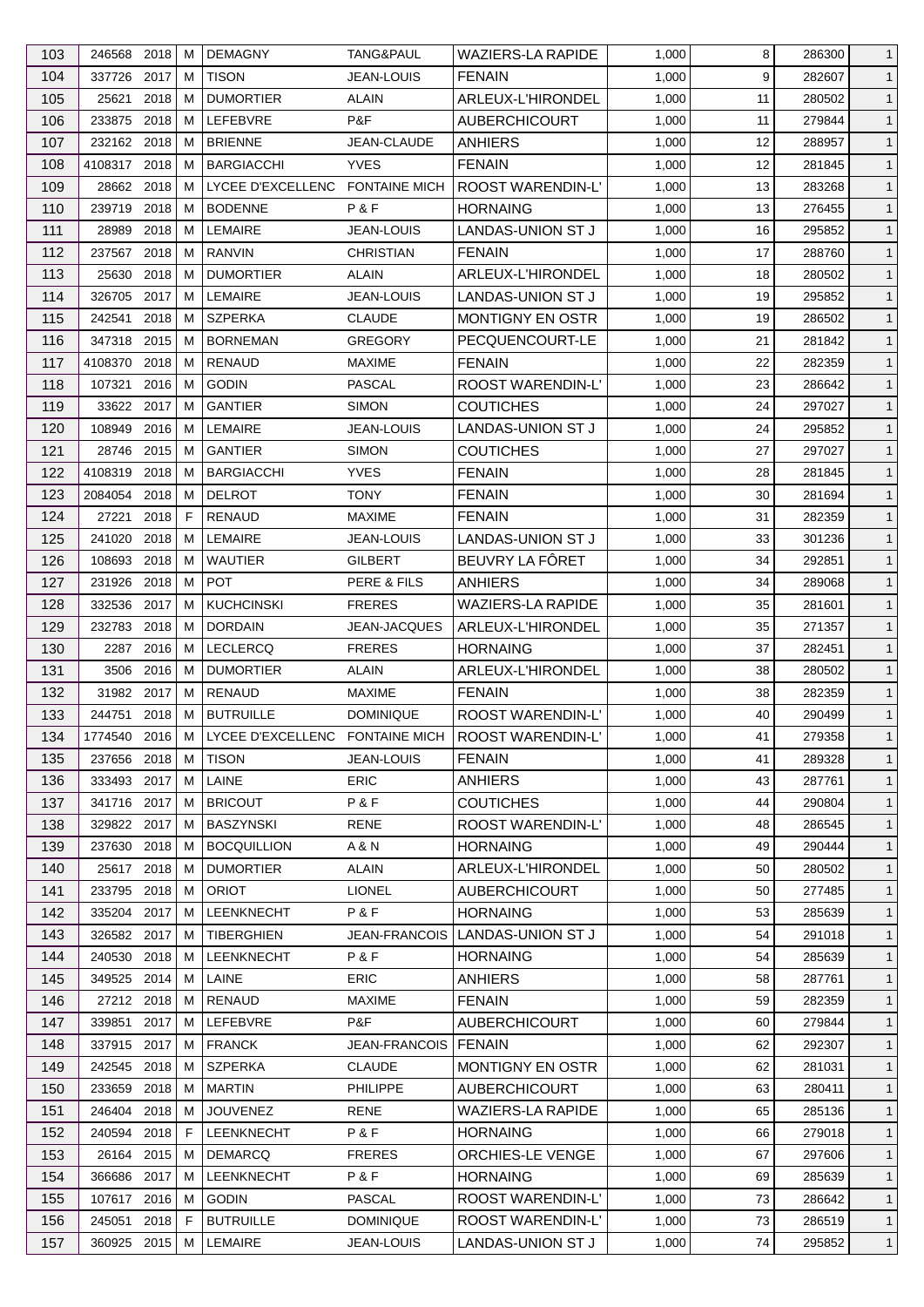| 158 | 246715 2018   |           | м | <b>LEWILLON</b>                 | <b>FRANCIS</b>       | <b>WAZIERS-LA RAPIDE</b> | 1,000 | 75  | 280827 | $\mathbf{1}$ |
|-----|---------------|-----------|---|---------------------------------|----------------------|--------------------------|-------|-----|--------|--------------|
| 159 | 27740 2018    |           | F | <b>DEPOORTERE</b>               | GILBERT              | <b>HORNAING</b>          | 1,000 | 76  | 285568 | $\mathbf{1}$ |
| 160 | 103146 2016   |           | м | <b>DANNEELS</b>                 | <b>REMY</b>          | PECQUENCOURT-LE          | 1,000 | 76  | 286259 | $\mathbf{1}$ |
| 161 |               | 1986 2016 | м | VAILLE                          | PASCAL               | <b>FENAIN</b>            | 1,000 | 78  | 282393 | $\mathbf{1}$ |
| 162 | 339855        | 2014      | м | <b>DESCAMP</b>                  | JOEL                 | <b>AUBERCHICOURT</b>     | 1,000 | 79  | 274277 | $\mathbf{1}$ |
| 163 | 242251        | 2018      | м | <b>JAHN</b>                     | <b>GIANNY</b>        | <b>VRED-LE RAMIER</b>    | 1,000 | 79  | 286297 | $\mathbf{1}$ |
| 164 | 26325         | 2018      | м | <b>BRICOUT</b>                  | P&F                  | <b>COUTICHES</b>         | 1,000 | 81  | 295624 | $\mathbf{1}$ |
| 165 | 349553 2014   |           | м | LAINE                           | <b>ERIC</b>          | ANHIERS                  | 1,000 | 82  | 287761 | $\mathbf{1}$ |
| 166 | 237714 2018   |           | M | VAILLE                          | PASCAL               | <b>FENAIN</b>            | 1,000 | 83  | 282393 | $\mathbf{1}$ |
| 167 | 1039093       | 2014      | м | <b>BORNEMAN</b>                 | <b>GREGORY</b>       | PECQUENCOURT-LE          | 1,000 | 83  | 287502 | $\mathbf{1}$ |
| 168 | 108692 2018   |           | м | <b>JEAN</b>                     | <b>PASCAL</b>        | ORCHIES-LE VENGE         | 1,000 | 84  | 298229 | $\mathbf{1}$ |
| 169 | 337793 2017   |           | м | <b>DELROT</b>                   | <b>MICHEL</b>        | AUBERCHICOURT            | 1,000 | 84  | 278011 | $\mathbf{1}$ |
| 170 | 241841        | 2018      | м | <b>DASSONVILLE</b>              | <b>JEAN-MARC</b>     | <b>MARCHIENNES-LA R</b>  | 1,000 | 85  | 292569 | $\mathbf{1}$ |
| 171 | 342627        | 2014      | м | <b>DEMAGNY</b>                  | TANG&PAUL            | <b>WAZIERS-LA RAPIDE</b> | 1,000 | 86  | 286300 | $\mathbf{1}$ |
| 172 | 106940        | 2016      | м | VAILLE                          | <b>PASCAL</b>        | <b>FENAIN</b>            | 1,000 | 87  | 282393 | $\mathbf{1}$ |
| 173 | 27316 2018    |           | м | LEENKNECHT                      | P&F                  | <b>HORNAING</b>          | 1,000 | 87  | 285639 | $\mathbf{1}$ |
| 174 | 237659        | 2018      | м | <b>TISON</b>                    | <b>JEAN-LOUIS</b>    | <b>FENAIN</b>            | 1,000 | 88  | 282607 | $\mathbf{1}$ |
| 175 | 242599        | 2018      | м | JAHN                            | <b>GIANNY</b>        | <b>VRED-LE RAMIER</b>    | 1,000 | 88  | 286297 | $\mathbf{1}$ |
| 176 | 334034 2017   |           | м | CARON                           | <b>BERNARD</b>       | <b>ANHIERS</b>           | 1,000 | 89  | 287568 | $\mathbf{1}$ |
| 177 | 11488         | 2013      | M | <b>RENAUD</b>                   | <b>MAXIME</b>        | <b>FENAIN</b>            | 1,000 | 90  | 282359 | $\mathbf{1}$ |
| 178 | 232170        | 2018      | м | <b>BRIENNE</b>                  | JEAN-CLAUDE          | ANHIERS                  | 1,000 | 90  | 288957 | $\mathbf{1}$ |
|     | 32676         | 2017      | м | <b>DESCAMP</b>                  | <b>JOEL</b>          |                          |       | 91  | 274277 |              |
| 179 |               |           |   |                                 |                      | <b>AUBERCHICOURT</b>     | 1,000 |     |        | $\mathbf{1}$ |
| 180 | 30951         | 2017      | м | <b>BASZYNSKI</b>                | <b>RENE</b>          | ROOST WARENDIN-L'        | 1,000 | 92  | 286545 | $\mathbf{1}$ |
| 181 | 32819         | 2017      | F | <b>DEPOORTERE</b>               | GILBERT              | <b>HORNAING</b>          | 1,000 | 93  | 285568 | $\mathbf{1}$ |
| 182 | 420021        | 2017      | м | <b>BUTRUILLE</b>                | <b>DOMINIQUE</b>     | ROOST WARENDIN-L'        | 1,000 | 93  | 290499 | $\mathbf{1}$ |
| 183 | 361719        | 2015      | м | <b>DEMAGNY</b>                  | TANG&PAUL            | <b>WAZIERS-LA RAPIDE</b> | 1,000 | 94  | 286300 | $\mathbf{1}$ |
| 184 | 246512 2018   |           | м | <b>HANQUEZ</b>                  | <b>DAVID</b>         | <b>HORNAING</b>          | 1,000 | 95  | 276960 | $\mathbf{1}$ |
| 185 | 102501        | 2016      | м | <b>DASSONVILLE</b>              | <b>JEAN-MARC</b>     | <b>MARCHIENNES-LAR</b>   | 1,000 | 96  | 286302 | $\mathbf{1}$ |
| 186 | 330035        | 2017      | м | <b>DANGREMONT</b>               | DANIEL               | ORCHIES-LE VENGE         | 1,000 | 97  | 293524 | $\mathbf{1}$ |
| 187 | 4108310 2018  |           | м | <b>BARGIACCHI</b>               | <b>YVES</b>          | <b>FENAIN</b>            | 1,000 | 97  | 281845 | $\mathbf{1}$ |
| 188 | 335163 2017   |           | M | LEENKNECHT                      | P&F                  | <b>HORNAING</b>          | 1,000 | 98  | 285639 | $\mathbf{1}$ |
| 189 | 112131 2016 F |           |   | KUCHCINSKI                      | <b>FRERES</b>        | <b>WAZIERS-LA RAPIDE</b> | 1,000 | 99  | 285945 | $\mathbf{1}$ |
| 190 | 333041 2017   |           | м | <b>BORNEMAN</b>                 | <b>GREGORY</b>       | PECQUENCOURT-LE          | 1,000 | 100 | 287502 | $\mathbf{1}$ |
| 191 | 4108361       | 2018      | м | <b>RENAUD</b>                   | <b>MAXIME</b>        | <b>FENAIN</b>            | 1,000 | 101 | 282359 | $\mathbf{1}$ |
| 192 | 240521        | 2018      | м | LEENKNECHT                      | P&F                  | <b>HORNAING</b>          | 1,000 | 101 | 285639 | $\mathbf{1}$ |
| 193 | 31243 2017    |           | м | <b>LEENKNECHT</b>               | P&F                  | <b>HORNAING</b>          | 1,000 | 102 | 285639 | $\mathbf{1}$ |
| 194 | 112129 2016   |           | F | <b>KUCHCINSKI</b>               | <b>FRERES</b>        | <b>WAZIERS-LA RAPIDE</b> | 1,000 | 103 | 285945 | $\mathbf{1}$ |
| 195 | 28692 2018    |           | м | LYCEE D'EXCELLENC FONTAINE MICH |                      | ROOST WARENDIN-L'        | 1,000 | 104 | 279358 | $\mathbf{1}$ |
| 196 | 246565        | 2018      | м | <b>DEMAGNY</b>                  | TANG&PAUL            | <b>WAZIERS-LA RAPIDE</b> | 1,000 | 105 | 286300 | $\mathbf{1}$ |
| 197 | 337781        | 2017      | м | VAILLE                          | <b>PASCAL</b>        | <b>FENAIN</b>            | 1,000 | 105 | 282393 | $\mathbf{1}$ |
| 198 | 353464 2015   |           | м | <b>DEMAGNY</b>                  | <b>TANG&amp;PAUL</b> | WAZIERS-LA RAPIDE        | 1,000 | 106 | 286300 | $\mathbf{1}$ |
| 199 | 233829 2018   |           | M | <b>ORIOT</b>                    | <b>LIONEL</b>        | <b>AUBERCHICOURT</b>     | 1,000 | 107 | 282814 | $\mathbf{1}$ |
| 200 | 242884 2018   |           | м | <b>DESMONS</b>                  | <b>LUCIEN</b>        | <b>ORCHIES-LE VENGE</b>  | 1,000 | 107 | 293486 | $\mathbf{1}$ |
| 201 | 116756        | 2016      | м | <b>POT</b>                      | PERE & FILS          | <b>ANHIERS</b>           | 1,000 | 108 | 289068 | $\mathbf{1}$ |
| 202 | 107343 2016   |           | м | <b>NOWAK</b>                    | <b>EDMOND</b>        | ROOST WARENDIN-L'        | 1,000 | 109 | 287308 | $\mathbf{1}$ |
| 203 | 117055        | 2016      | м | <b>DURET</b>                    | JEAN-MARIE           | <b>ANHIERS</b>           | 1,000 | 110 | 285678 | $\mathbf{1}$ |
| 204 | 28808         | 2018      | м | <b>BASZYNSKI</b>                | RENE                 | <b>ROOST WARENDIN-L'</b> | 1,000 | 112 | 282577 | $\mathbf{1}$ |
| 205 | 232784 2018   |           | м | <b>DORDAIN</b>                  | <b>JEAN-JACQUES</b>  | ARLEUX-L'HIRONDEL        | 1,000 | 112 | 271357 | $\mathbf{1}$ |
| 206 | 233686 2018   |           | м | <b>MARTIN</b>                   | <b>PHILIPPE</b>      | <b>AUBERCHICOURT</b>     | 1,000 | 113 | 280411 | $\mathbf{1}$ |
| 207 | 232672 2018   |           | M | <b>FAVA</b>                     | <b>BENJAMIN</b>      | ARLEUX-L'HIRONDEL        | 1,000 | 114 | 277771 | $\mathbf{1}$ |
| 208 | 330257 2017   |           | м | JEAN                            | PASCAL               | <b>ORCHIES-LE VENGE</b>  | 1,000 | 115 | 298229 | $\mathbf{1}$ |
| 209 | 106933 2016   |           | м | VAILLE                          | PASCAL               | <b>FENAIN</b>            | 1,000 | 115 | 282393 | $\mathbf{1}$ |
| 210 | 109793 2016   |           | M | PIEDANNA                        | <b>RAYMOND</b>       | PECQUENCOURT-LE          | 1,000 | 117 | 287132 | $\mathbf{1}$ |
| 211 | 27373 2015    |           | M | RENAUD                          | <b>MAXIME</b>        | <b>FENAIN</b>            | 1,000 | 117 | 282359 | $\mathbf{1}$ |
| 212 | 246539 2018   |           | М | <b>DELOFFRE</b>                 | <b>MICHEL</b>        | WAZIERS-LA RAPIDE        | 1,000 | 118 | 283755 | $\mathbf{1}$ |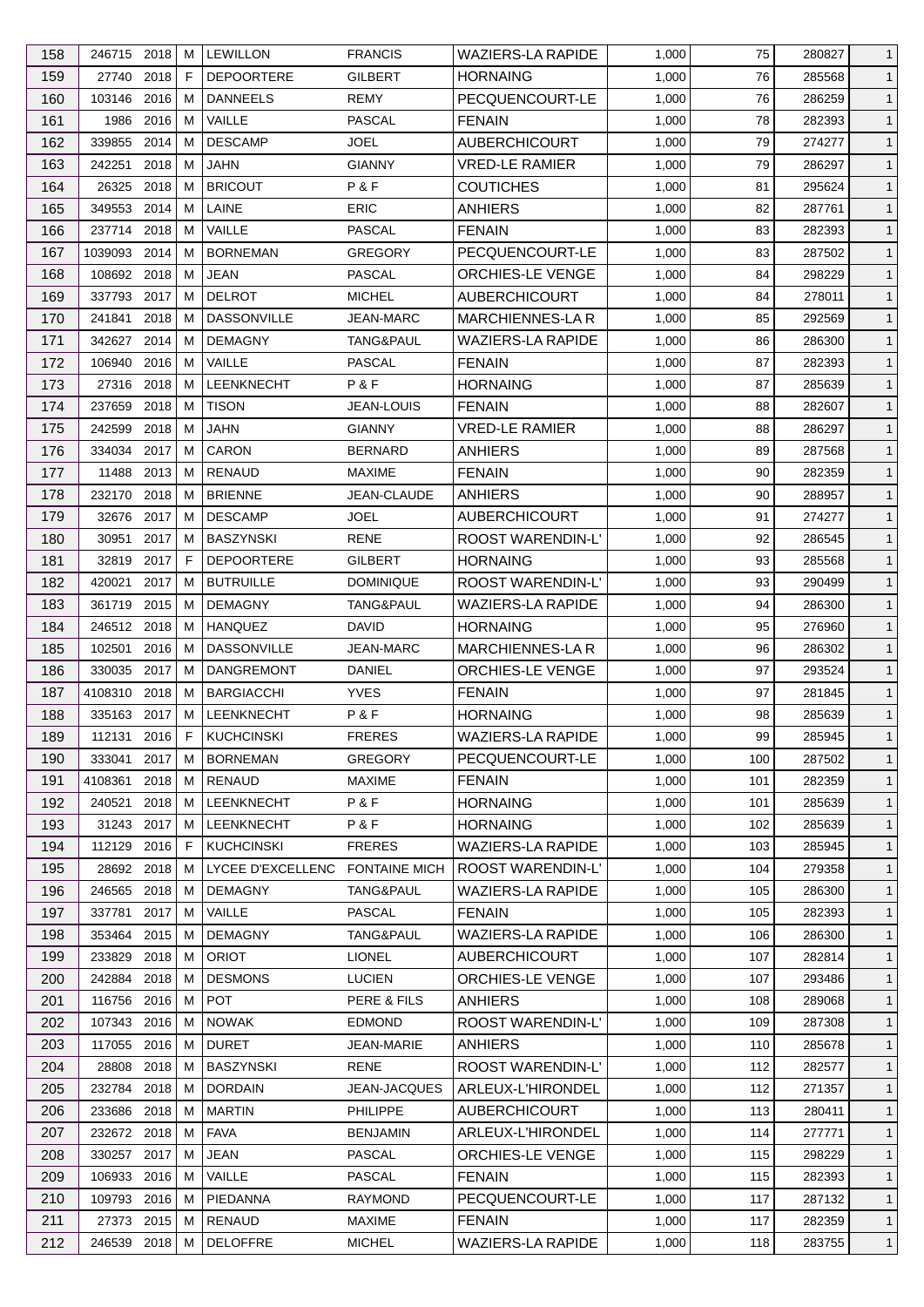| 213        | 27680 2018          |              | м      | <b>DEPOORTERE</b>                  | <b>GILBERT</b>           | <b>HORNAING</b>                              | 1,000          | 118        | 285568           | $\mathbf{1}$                 |
|------------|---------------------|--------------|--------|------------------------------------|--------------------------|----------------------------------------------|----------------|------------|------------------|------------------------------|
| 214        | 143919 2017         |              | м      | <b>GUINEZ</b>                      | <b>GUY</b>               | <b>VRED-LE RAMIER</b>                        | 1,000          | 120        | 282317           | $\mathbf{1}$                 |
| 215        | 242322 2018         |              | м      | <b>NAWRATH</b>                     | <b>CHRISTIAN</b>         | PECQUENCOURT-LE                              | 1,000          | 121        | 288264           | $\mathbf{1}$                 |
| 216        | 420075 2017         |              | м      | <b>DUMORTIER</b>                   | <b>ALAIN</b>             | ARLEUX-L'HIRONDEL                            | 1,000          | 122        | 280502           | $\mathbf{1}$                 |
| 217        | 234199              | 2018         | м      | <b>DELROT</b>                      | <b>TONY</b>              | <b>FENAIN</b>                                | 1,000          | 122        | 281694           | $\mathbf{1}$                 |
| 218        | 26370               | 2018         | м      | <b>GANTIER</b>                     | <b>SIMON</b>             | <b>COUTICHES</b>                             | 1,000          | 124        | 297027           | $\mathbf{1}$                 |
| 219        | 329520              | 2017         | м      | <b>BUTRUILLE</b>                   | <b>DOMINIQUE</b>         | <b>ROOST WARENDIN-L'</b>                     | 1,000          | 125        | 290499           | $\mathbf{1}$                 |
| 220        | 242899              | 2018         | м      | <b>DESMONS</b>                     | <b>LUCIEN</b>            | ORCHIES-LE VENGE                             | 1,000          | 125        | 298484           | $\mathbf{1}$                 |
| 221        | 185207              | 2013         | M      | <b>GODIN</b>                       | PASCAL                   | <b>ROOST WARENDIN-L'</b>                     | 1,000          | 126        | 286642           | $\mathbf{1}$                 |
| 222        | 248057              | 2018         | м      | <b>DELROT</b>                      | TONY                     | <b>FENAIN</b>                                | 1,000          | 127        | 281694           | $\mathbf{1}$                 |
| 223        | 27236               | 2018         | м      | <b>RENAUD</b>                      | <b>MAXIME</b>            | <b>FENAIN</b>                                | 1,000          | 128        | 282359           | $\mathbf{1}$                 |
| 224        | 356061              | 2015         | м      | <b>BORNEMAN</b>                    | <b>GREGORY</b>           | PECQUENCOURT-LE                              | 1,000          | 128        | 287502           | $\mathbf{1}$                 |
| 225        | 26286               | 2018         | м      | <b>BRICOUT</b>                     | P&F                      | <b>COUTICHES</b>                             | 1,000          | 129        | 295624           | $\mathbf{1}$                 |
| 226        | 242167              | 2018         | м      | LIENARD                            | RUDY                     | <b>HORNAING</b>                              | 1,000          | 130        | 280896           | $\mathbf{1}$                 |
| 227        | 249656              | 2018         | м      | <b>GODIN</b>                       | PASCAL                   | ROOST WARENDIN-L'                            | 1,000          | 130        | 286642           | $\mathbf{1}$                 |
| 228        | 243705              | 2018         | M      | <b>DEFRANCE</b>                    | <b>GILLES</b>            | <b>ANHIERS</b>                               | 1,000          | 131        | 288792           | $\mathbf{1}$                 |
| 229        | 28026               | 2018         | м      | <b>TIBERGHIEN</b>                  | JEAN-JACQUES             | BEUVRY LA FÔRET                              | 1,000          | 131        | 288279           | $\mathbf{1}$                 |
| 230        | 232319              | 2018         | м      | <b>TETART</b>                      | <b>SEBASTIEN</b>         | ARLEUX-L'HIRONDEL                            | 1,000          | 133        | 269665           | $\mathbf{1}$                 |
| 231        | 244330              | 2018         | м      | <b>RAULT</b>                       | <b>PATRICK</b>           | <b>ROOST WARENDIN-L'</b>                     | 1,000          | 133        | 289210           | $\mathbf{1}$                 |
| 232        | 242542 2018         |              | M      | <b>SZPERKA</b>                     | <b>CLAUDE</b>            | <b>MONTIGNY EN OSTR</b>                      | 1,000          | 134        | 286502           | $\mathbf{1}$                 |
| 233        | 232188              | 2018         | м      | <b>BRIENNE</b>                     | JEAN-CLAUDE              | ANHIERS                                      | 1,000          | 135        | 284215           | $\mathbf{1}$                 |
| 234        | 232467 2018         |              | м      | DELVINCOURT                        | <b>DIDIER</b>            | ARLEUX-L'HIRONDEL                            | 1,000          | 135        | 269713           | $\mathbf{1}$                 |
| 235        | 112603              | 2016         | м      | <b>DEMAGNY</b>                     | TANG&PAUL                | <b>WAZIERS-LA RAPIDE</b>                     | 1,000          | 136        | 281910           | $\mathbf{1}$                 |
| 236        | 243880              | 2018         | м      | LAINE                              | <b>ERIC</b>              | <b>ANHIERS</b>                               | 1,000          | 136        | 287761           | $\mathbf{1}$                 |
| 237        | 4232213             | 2018         | м      | <b>RENAUD</b>                      | <b>MAXIME</b>            | <b>FENAIN</b>                                | 1,000          | 137        | 282359           | $\mathbf{1}$                 |
|            |                     | 2018         | м      | <b>GUINEZ</b>                      | <b>GUY</b>               |                                              |                | 137        |                  | $\mathbf{1}$                 |
| 238        | 243919              |              |        |                                    |                          | <b>VRED-LE RAMIER</b>                        | 1,000          |            | 288102           |                              |
| 239        | 238660              | 2018<br>2018 | м<br>м | <b>MOSER</b><br><b>BRICOUT</b>     | <b>CHRISTOPHE</b><br>P&F | <b>WAZIERS-LA RAPIDE</b><br><b>COUTICHES</b> | 1,000          | 138        | 282010           | $\mathbf{1}$<br>$\mathbf{1}$ |
| 240        | 26278<br>27302 2018 |              | F.     |                                    | P&F                      | <b>HORNAING</b>                              | 1,000          | 139<br>140 | 290804           | $\mathbf{1}$                 |
| 241<br>242 | 243911              | 2018         | М      | <b>LEENKNECHT</b><br><b>GUINEZ</b> | <b>GUY</b>               | <b>VRED-LE RAMIER</b>                        | 1,000<br>1,000 |            | 279018<br>288102 |                              |
|            | 26885               | 2018         | M      | <b>MORELLE</b>                     | <b>ERIC</b>              |                                              |                | 141<br>142 |                  | $\mathbf{1}$<br>$\mathbf{1}$ |
| 243        |                     |              |        |                                    |                          | <b>FENAIN</b>                                | 1,000          |            | 292005           |                              |
| 244        | 242933 2018 M       |              |        | DANGREMONT                         | DANIEL                   | ORCHIES-LE VENGE                             | 1,000          | 143        | 293524           | $\mathbf{1}$                 |
| 245        | 29146 2018          |              | M      | HANQUEZ                            | <b>DAVID</b>             | <b>HORNAING</b>                              | 1,000          | 143        | 276960           | $\mathbf{1}$                 |
| 246        | 4108333 2018        |              | F      | RENAUD                             | <b>MAXIME</b>            | <b>FENAIN</b>                                | 1,000          | 144        | 289251           | $\mathbf{1}$                 |
| 247        | 241982 2018         |              | м      | <b>SZPERKA</b>                     | <b>STANISLAS</b>         | MONTIGNY EN OSTR                             | 1,000          | 146        | 285924           | $\mathbf{1}$                 |
| 248        | 246638              | 2018         | м      | LYCEE D'EXCELLENC FONTAINE MICH    |                          | ROOST WARENDIN-L'                            | 1,000          | 147        | 283268           | $\mathbf{1}$                 |
| 249        | 246808 2018         |              | м      | <b>HANQUEZ</b>                     | DAVID                    | <b>HORNAING</b>                              | 1,000          | 150        | 276960           | $\mathbf{1}$                 |
| 250        | 349849 2014         |              | м      | LEFEBVRE                           | P&F                      | <b>AUBERCHICOURT</b>                         | 1,000          | 151        | 279844           | $\mathbf{1}$                 |
| 251        | 245130              | 2018         | F      | <b>MOSER</b>                       | <b>CHRISTOPHE</b>        | <b>WAZIERS-LA RAPIDE</b>                     | 1,000          | 152        | 285537           | $\mathbf{1}$                 |
| 252        | 337780              | 2017         | м      | VAILLE                             | <b>PASCAL</b>            | <b>FENAIN</b>                                | 1,000          | 153        | 288912           | $\mathbf{1}$                 |
| 253        | 337928              | 2017         | м      | <b>FRANCK</b>                      | <b>JEAN-FRANCOIS</b>     | <b>FENAIN</b>                                | 1,000          | 154        | 292307           | $\mathbf{1}$                 |
| 254        | 353430 2015         |              | м      | <b>NEVE</b>                        | JEAN                     | <b>MARCHIENNES-LA R</b>                      | 1,000          | 155        | 292411           | $\mathbf{1}$                 |
| 255        | 27238 2018          |              | м      | RENAUD                             | <b>MAXIME</b>            | <b>FENAIN</b>                                | 1,000          | 156        | 282359           | $\mathbf{1}$                 |
| 256        | 238267 2018         |              | м      | <b>FRANCK</b>                      | <b>JEAN-FRANCOIS</b>     | <b>FENAIN</b>                                | 1,000          | 156        | 292307           | $\mathbf{1}$                 |
| 257        | 29053 2015          |              | м      | <b>TIBERGHIEN</b>                  | <b>JEAN-JACQUES</b>      | BEUVRY LA FÔRET                              | 1,000          | 157        | 288279           | $\mathbf{1}$                 |
| 258        | 27319 2018          |              | м      | LEENKNECHT                         | P&F                      | <b>HORNAING</b>                              | 1,000          | 157        | 285639           | $\mathbf{1}$                 |
| 259        | 232171              | 2018         | м      | <b>BRIENNE</b>                     | JEAN-CLAUDE              | <b>ANHIERS</b>                               | 1,000          | 158        | 288957           | $\mathbf{1}$                 |
| 260        | 27350               | 2018         | F      | LEENKNECHT                         | P&F                      | <b>HORNAING</b>                              | 1,000          | 159        | 279018           | $\mathbf{1}$                 |
| 261        | 100441              | 2016         | м      | <b>DEMARCQ</b>                     | <b>FRERES</b>            | ORCHIES-LE VENGE                             | 1,000          | 159        | 297606           | $\mathbf{1}$                 |
| 262        | 339844              | 2017         | м      | LEFEBVRE                           | P&F                      | <b>AUBERCHICOURT</b>                         | 1,000          | 160        | 279844           | $\mathbf{1}$                 |
| 263        |                     | 2320 2016    | м      | <b>LECLERCQ</b>                    | <b>FRERES</b>            | <b>HORNAING</b>                              | 1,000          | 161        | 282451           | $\mathbf{1}$                 |
| 264        | 328435              | 2017         | м      | <b>NEVE</b>                        | JEAN                     | <b>MARCHIENNES-LAR</b>                       | 1,000          | 162        | 292411           | $\mathbf{1}$                 |
| 265        | 353941              | 2015         | м      | <b>DEMAGNY</b>                     | TANG&PAUL                | <b>WAZIERS-LA RAPIDE</b>                     | 1,000          | 162        | 281910           | $\mathbf{1}$                 |
| 266        | 343638 2017         |              | м      | <b>KUCHCINSKI</b>                  | <b>FRERES</b>            | <b>WAZIERS-LA RAPIDE</b>                     | 1,000          | 163        | 281601           | $\mathbf{1}$                 |
| 267        | 238286 2018         |              | M      | <b>FRANCK</b>                      | JEAN-FRANCOIS            | <b>FENAIN</b>                                | 1,000          | 164        | 292307           | $\mathbf{1}$                 |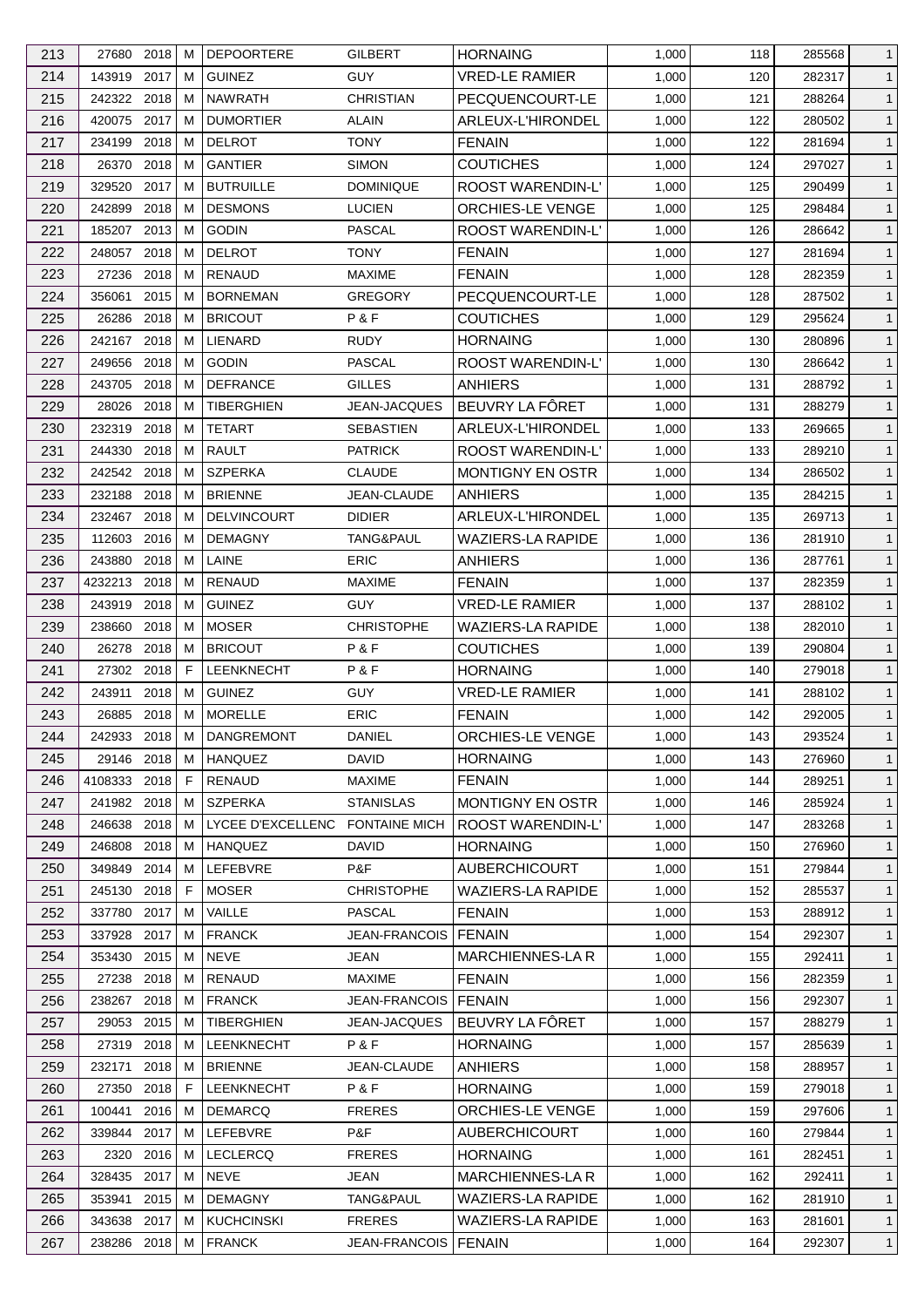| 268 | 239454 2018 |          | м | <b>FILLASSIER</b>               | <b>FREDERIC</b>               | <b>GUESNAIN</b>          | 1,000 | 164 | 278150 | $\mathbf{1}$   |
|-----|-------------|----------|---|---------------------------------|-------------------------------|--------------------------|-------|-----|--------|----------------|
| 269 | 3721        | 2016     | м | <b>WAUTIER</b>                  | GILBERT                       | BEUVRY LA FÔRET          | 1,000 | 165 | 292851 | $\mathbf{1}$   |
| 270 | 238294      | 2018     | м | <b>FRANCK</b>                   | <b>JEAN-FRANCOIS   FENAIN</b> |                          | 1,000 | 166 | 292307 | $\mathbf{1}$   |
| 271 | 341090      | 2014     | м | CARON                           | <b>BERNARD</b>                | ANHIERS                  | 1,000 | 167 | 287568 | $\mathbf{1}$   |
| 272 | 306609      | 2018     | м | <b>DELROT</b>                   | <b>TONY</b>                   | <b>FENAIN</b>            | 1,000 | 168 | 281694 | $\mathbf{1}$   |
| 273 | 116768      | 2016     | M | <b>POT</b>                      | PERE & FILS                   | <b>ANHIERS</b>           | 1,000 | 169 | 289068 | $\mathbf{1}$   |
| 274 | 242312 2018 |          | м | <b>NAWRATH</b>                  | <b>CHRISTIAN</b>              | PECQUENCOURT-LE          | 1,000 | 170 | 288264 | $\mathbf{1}$   |
| 275 | 232133 2018 |          | M | LHEUREUX                        | <b>SAMUEL</b>                 | <b>ANHIERS</b>           | 1,000 | 171 | 283931 | $\mathbf{1}$   |
| 276 | 237590      | 2012     | м | <b>DEMETTE</b>                  | JEAN-LUC                      | DOUAI-L'UNION            | 1,000 | 173 | 284771 | $\mathbf{1}$   |
| 277 | 241002 2018 |          | м | <b>LEMAIRE</b>                  | <b>JEAN-LOUIS</b>             | LANDAS-UNION ST J        | 1,000 | 173 | 295852 | $\mathbf{1}$   |
| 278 | 400353      | 2016     | м | LAINE                           | ERIC                          | <b>ANHIERS</b>           | 1,000 | 174 | 287761 | $\mathbf{1}$   |
| 279 | 241026      | 2018     | м | <b>LEMAIRE</b>                  | <b>JEAN-LOUIS</b>             | LANDAS-UNION ST J        | 1,000 | 174 | 295852 | $\mathbf{1}$   |
| 280 | 235053      | 2018     | м | <b>DESCAMPS</b>                 | <b>YVES</b>                   | BEUVRY LA FÔRET          | 1,000 | 175 | 296271 | $\mathbf{1}$   |
| 281 | 32361       | 2017     | M | TIBERGHIEN                      | JEAN-JACQUES                  | BEUVRY LA FÔRET          | 1,000 | 175 | 288279 | $\mathbf{1}$   |
| 282 | 101542 2016 |          | м | <b>DORDAIN</b>                  | <b>JEAN-JACQUES</b>           | ARLEUX-L'HIRONDEL        | 1,000 | 175 | 271357 | $\mathbf{1}$   |
|     |             |          |   |                                 |                               |                          |       |     |        |                |
| 283 | 333446 2017 |          | м | <b>GUINEZ</b>                   | <b>GUY</b>                    | <b>VRED-LE RAMIER</b>    | 1,000 | 177 | 288102 | $\mathbf{1}$   |
| 284 | 240535      | 2018     | M | LEENKNECHT                      | P&F                           | <b>HORNAING</b>          | 1,000 | 179 | 285639 | $\mathbf{1}$   |
| 285 | 108892 2016 |          | м | LEMAIRE                         | <b>JEAN-LOUIS</b>             | LANDAS-UNION ST J        | 1,000 | 181 | 295852 | $\mathbf{1}$   |
| 286 | 335544 2017 |          | м | <b>BODENNE</b>                  | P&F                           | <b>HORNAING</b>          | 1,000 | 181 | 283805 | $\mathbf{1}$   |
| 287 | 105554 2016 |          | м | <b>DESCAMP</b>                  | <b>JOEL</b>                   | <b>AUBERCHICOURT</b>     | 1,000 | 182 | 274277 | $\mathbf{1}$   |
| 288 | 239505      | 2014     |   | <b>GUINEZ</b>                   | <b>GUY</b>                    | <b>VRED-LE RAMIER</b>    | 1,000 | 182 | 288102 | $\mathbf{1}$   |
| 289 | 332421      | 2017     | F | <b>KUCHCINSKI</b>               | <b>FRERES</b>                 | <b>WAZIERS-LA RAPIDE</b> | 1,000 | 183 | 285945 | $\mathbf{1}$   |
| 290 | 28809       | 2018     | м | <b>BASZYNSKI</b>                | <b>RENE</b>                   | ROOST WARENDIN-L'        | 1,000 | 184 | 282577 | $\mathbf{1}$   |
| 291 | 327155 2017 |          | м | <b>DURET</b>                    | <b>JEAN-MARIE</b>             | <b>ANHIERS</b>           | 1,000 | 184 | 290079 | $\mathbf{1}$   |
| 292 | 333451      | 2017     | м | <b>GUINEZ</b>                   | <b>GUY</b>                    | <b>VRED-LE RAMIER</b>    | 1,000 | 185 | 288102 | $\mathbf{1}$   |
| 293 | 233905      | 2018     | м | LEFEBVRE                        | P&F                           | <b>AUBERCHICOURT</b>     | 1,000 | 186 | 279844 | $\mathbf{1}$   |
| 294 | 337740 2017 |          | м | <b>TISON</b>                    | <b>JEAN-LOUIS</b>             | <b>FENAIN</b>            | 1,000 | 186 | 289328 | $\mathbf{1}$   |
| 295 | 240745      | 2018     | F | <b>CHOQUET</b>                  | VALENTIN                      | <b>FENAIN</b>            | 1,000 | 187 | 282325 | $\mathbf{1}$   |
| 296 | 244264 2018 |          | м | <b>NOWAK</b>                    | <b>EDMOND</b>                 | ROOST WARENDIN-L'        | 1,000 | 188 | 287308 | $\mathbf{1}$   |
| 297 | 337931      | 2017     | м | <b>FRANCK</b>                   | <b>JEAN-FRANCOIS</b>          | <b>FENAIN</b>            | 1,000 | 189 | 285612 | $\mathbf{1}$   |
| 298 | 336302 2017 |          | M | <b>FIRMIN</b>                   | <b>FRANCIS</b>                | ARLEUX-L'HIRONDEL        | 1,000 | 190 | 274944 | $\mathbf{1}$   |
| 299 | 351851      | $2015$ M |   | LYCEE D'EXCELLENC FONTAINE MICH |                               | ROOST WARENDIN-L'        | 1,000 | 191 | 279358 | $\overline{1}$ |
| 300 | 244776 2018 |          | М | <b>BUTRUILLE</b>                | <b>DOMINIQUE</b>              | ROOST WARENDIN-L'        | 1,000 | 191 | 290499 | $\mathbf{1}$   |
| 301 | 175884 2013 |          | м | <b>DELROT</b>                   | <b>MICHEL</b>                 | <b>AUBERCHICOURT</b>     | 1,000 | 192 | 278011 | $\mathbf{1}$   |
| 302 | 233844      | 2018     | м | <b>ORIOT</b>                    | <b>LIONEL</b>                 | <b>AUBERCHICOURT</b>     | 1,000 | 192 | 282814 | $\mathbf{1}$   |
| 303 | 1519681     | 2017     | м | LYCEE D'EXCELLENC FONTAINE MICH |                               | ROOST WARENDIN-L'        | 1,000 | 193 | 279358 | $\mathbf{1}$   |
| 304 | 438362 2017 |          | м | <b>MOSER</b>                    | <b>CHRISTOPHE</b>             | <b>WAZIERS-LA RAPIDE</b> | 1,000 | 196 | 282010 | $\mathbf{1}$   |
| 305 | 240218 2018 |          | м | <b>LECLERCQ</b>                 | <b>FRERES</b>                 | <b>HORNAING</b>          | 1,000 | 197 | 289128 | $\mathbf{1}$   |
| 306 | 243112 2018 |          | M | <b>JEAN</b>                     | <b>PASCAL</b>                 | ORCHIES-LE VENGE         | 1,000 | 197 | 292817 | $\mathbf{1}$   |
| 307 | 340901      | 2017     | м | <b>JOUVENEZ</b>                 | <b>RENE</b>                   | <b>WAZIERS-LA RAPIDE</b> | 1,000 | 198 | 285136 | $\mathbf{1}$   |
| 308 | 369425 2017 |          | м | <b>GANTIER</b>                  | <b>SIMON</b>                  | <b>COUTICHES</b>         | 1,000 | 198 | 292919 | $\mathbf{1}$   |
| 309 | 235136 2018 |          | м | <b>DESCAMPS</b>                 | <b>YVES</b>                   | BEUVRY LA FÔRET          | 1,000 | 199 | 296271 | $\mathbf{1}$   |
| 310 | 311856 2015 |          | м | PIEDANNA                        | <b>RAYMOND</b>                | PECQUENCOURT-LE          | 1,000 | 199 | 280548 | $\mathbf{1}$   |
| 311 | 341707      | 2017     | м | <b>BRICOUT</b>                  | P&F                           | <b>COUTICHES</b>         | 1,000 | 200 | 295624 | $\mathbf{1}$   |
| 312 | 239652 2016 |          | м | <b>HANQUEZ</b>                  | DAVID                         | <b>HORNAING</b>          | 1,000 | 200 | 276960 | $\mathbf{1}$   |
| 313 | 118411      | 2016     | M | <b>LECLERCQ</b>                 | <b>FRERES</b>                 | <b>HORNAING</b>          | 1,000 | 201 | 289128 | $\mathbf{1}$   |
| 314 | 240611      | 2018     | M | <b>COUSIN</b>                   | <b>JEAN-YVES</b>              | ROOST WARENDIN-L'        | 1,000 | 202 | 289431 | $\mathbf{1}$   |
| 315 | 240239      | 2018     | м | <b>LECLERCQ</b>                 | <b>FRERES</b>                 | <b>HORNAING</b>          | 1,000 | 203 | 282451 | $\mathbf{1}$   |
| 316 | 343633 2017 |          | м | <b>KUCHCINSKI</b>               | <b>FRERES</b>                 | <b>WAZIERS-LA RAPIDE</b> | 1,000 | 204 | 281601 | $\mathbf{1}$   |
| 317 | 340912 2017 |          | м | <b>JOUVENEZ</b>                 | <b>RENE</b>                   | <b>WAZIERS-LA RAPIDE</b> | 1,000 | 204 | 285136 | $\mathbf{1}$   |
| 318 | 245171      | 2018     | м | LYCEE D'EXCELLENC FONTAINE MICH |                               | ROOST WARENDIN-L'        | 1,000 | 205 | 279358 | $\mathbf{1}$   |
|     | 329577      | 2017     | м | <b>BUTRUILLE</b>                | <b>DOMINIQUE</b>              |                          |       |     | 290499 |                |
| 319 |             |          |   | <b>MORELLE</b>                  | <b>ERIC</b>                   | ROOST WARENDIN-L'        | 1,000 | 205 |        | $\mathbf{1}$   |
| 320 | 238365      | 2018     | м |                                 |                               | <b>FENAIN</b>            | 1,000 | 206 | 292005 | $\mathbf{1}$   |
| 321 | 246303 2018 |          | м | <b>HANQUEZ</b>                  | <b>DAVID</b>                  | <b>HORNAING</b>          | 1,000 | 206 | 276960 | $\mathbf{1}$   |
| 322 | 233643 2018 |          | М | <b>MARTIN</b>                   | PHILIPPE                      | <b>AUBERCHICOURT</b>     | 1,000 | 207 | 280411 | $\mathbf{1}$   |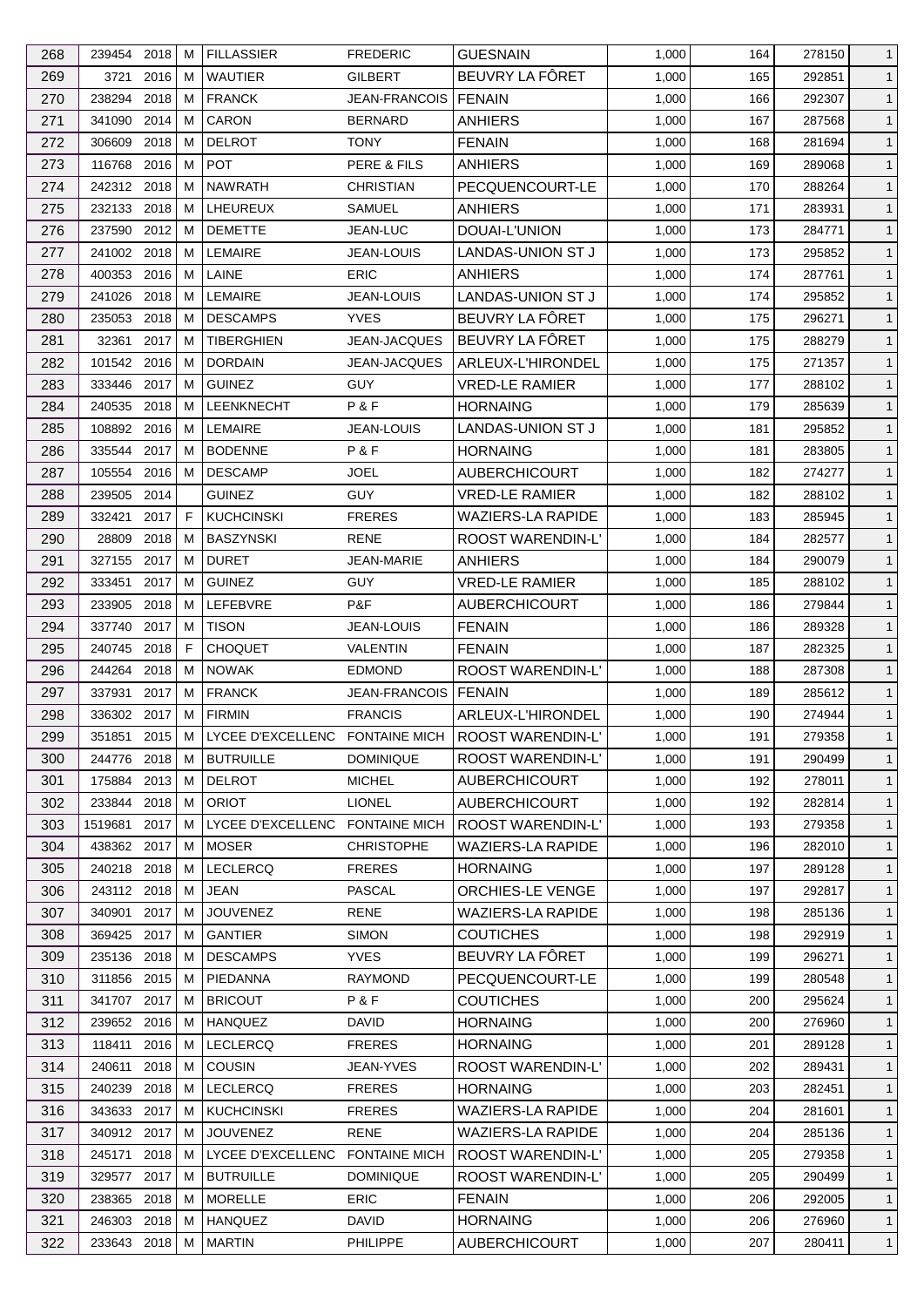| 323 | 245576 2018   |      | м  | <b>ROBERT</b>                   | <b>JACKY</b>         | VRED-LE RAMIER           | 1,000 | 207 | 284085 | $\mathbf{1}$ |
|-----|---------------|------|----|---------------------------------|----------------------|--------------------------|-------|-----|--------|--------------|
| 324 | 356374        | 2015 | м  | LAINE                           | <b>ERIC</b>          | <b>ANHIERS</b>           | 1,000 | 208 | 287761 | $\mathbf{1}$ |
| 325 | 13934         | 2014 | м  | <b>GANTIER</b>                  | <b>SIMON</b>         | <b>COUTICHES</b>         | 1,000 | 208 | 292919 | $\mathbf{1}$ |
| 326 | 102502 2016   |      | м  | <b>DASSONVILLE</b>              | <b>JEAN-MARC</b>     | <b>MARCHIENNES-LAR</b>   | 1,000 | 209 | 292569 | $\mathbf{1}$ |
| 327 | 1025761       | 2016 | M  | <b>WAUTIER</b>                  | GILBERT              | BEUVRY LA FÔRET          | 1,000 | 209 | 292851 | $\mathbf{1}$ |
| 328 | 316531        | 2009 | м  | <b>GUINEZ</b>                   | <b>GUY</b>           | <b>VRED-LE RAMIER</b>    | 1,000 | 210 | 288102 | $\mathbf{1}$ |
| 329 | 329545        | 2017 | м  | <b>BLASSEL</b>                  | JEAN-CLAUDE          | <b>DECHY</b>             | 1,000 | 210 | 278480 | $\mathbf{1}$ |
| 330 | 239453 2018   |      | м  | <b>FILLASSIER</b>               | <b>FREDERIC</b>      | <b>GUESNAIN</b>          | 1,000 | 211 | 283150 | $\mathbf{1}$ |
| 331 | 11722 2016    |      | м  | <b>DELROT</b>                   | <b>FRANCKY</b>       | <b>FENAIN</b>            | 1,000 | 211 | 283214 | $\mathbf{1}$ |
| 332 | 373484        | 2014 | м  | <b>ORIOT</b>                    | <b>LIONEL</b>        | <b>AUBERCHICOURT</b>     | 1,000 | 212 | 282814 | $\mathbf{1}$ |
| 333 | 242229        | 2018 | м  | JAHN                            | <b>GIANNY</b>        | <b>VRED-LE RAMIER</b>    | 1,000 | 213 | 286297 | $\mathbf{1}$ |
| 334 | 234141        | 2018 | м  | <b>DELROT</b>                   | TONY                 | <b>FENAIN</b>            | 1,000 | 214 | 281694 | $\mathbf{1}$ |
| 335 | 332607 2017   |      | м  | <b>JOUVENEZ</b>                 | RENE                 | WAZIERS-LA RAPIDE        | 1,000 | 214 | 285136 | $\mathbf{1}$ |
| 336 | 233554        | 2018 | м  | <b>DELROT</b>                   | <b>FRANCKY</b>       | <b>FENAIN</b>            | 1,000 | 215 | 289610 | $\mathbf{1}$ |
| 337 | 232187 2018   |      | м  | <b>BRIENNE</b>                  | <b>JEAN-CLAUDE</b>   | <b>ANHIERS</b>           | 1,000 | 216 | 288957 | $\mathbf{1}$ |
| 338 | 242418 2018   |      | м  | <b>DUCHATEAU</b>                | ALBERT               | WAZIERS-LA RAPIDE        | 1,000 | 216 | 282950 | $\mathbf{1}$ |
|     |               |      |    |                                 |                      |                          |       |     |        |              |
| 339 | 247955        | 2018 | м  | <b>DESMONS</b>                  | <b>LUCIEN</b>        | <b>ORCHIES-LE VENGE</b>  | 1,000 | 218 | 298484 | $\mathbf{1}$ |
| 340 | 32775 2017    |      | м  | <b>WAUTIER</b>                  | GILBERT              | BEUVRY LA FÔRET          | 1,000 | 218 | 292851 | $\mathbf{1}$ |
| 341 | 32564 2017    |      | м  | <b>DEMARCQ</b>                  | <b>FRERES</b>        | <b>ORCHIES-LE VENGE</b>  | 1,000 | 219 | 297606 | $\mathbf{1}$ |
| 342 | 237707        | 2018 | M  | VAILLE                          | PASCAL               | <b>FENAIN</b>            | 1,000 | 219 | 282393 | $\mathbf{1}$ |
| 343 | 237414 2018   |      | м  | <b>LEWILLON</b>                 | <b>FRANCIS</b>       | WAZIERS-LA RAPIDE        | 1,000 | 220 | 280827 | $\mathbf{1}$ |
| 344 | 29076         | 2018 | М  | <b>DUCHATEAU</b>                | <b>ALBERT</b>        | <b>WAZIERS-LA RAPIDE</b> | 1,000 | 220 | 282950 | $\mathbf{1}$ |
| 345 | 242423 2018   |      | м  | <b>DUCHATEAU</b>                | ALBERT               | <b>WAZIERS-LA RAPIDE</b> | 1,000 | 221 | 282950 | $\mathbf{1}$ |
| 346 | 240539        | 2018 | м  | LEENKNECHT                      | P&F                  | <b>HORNAING</b>          | 1,000 | 222 | 279018 | $\mathbf{1}$ |
| 347 | 244791        | 2018 | м  | COUSIN                          | JEAN-YVES            | <b>ROOST WARENDIN-L'</b> | 1,000 | 223 | 289431 | $\mathbf{1}$ |
| 348 | 246603        | 2018 | м  | LYCEE D'EXCELLENC FONTAINE MICH |                      | ROOST WARENDIN-L'        | 1,000 | 223 | 279358 | $\mathbf{1}$ |
| 349 | 100587 2016   |      | м  | <b>LEMAIRE</b>                  | <b>JEAN-LOUIS</b>    | LANDAS-UNION ST J        | 1,000 | 224 | 301236 | $\mathbf{1}$ |
| 350 | 354062 2014   |      | м  | <b>DELROT</b>                   | <b>MICHEL</b>        | <b>AUBERCHICOURT</b>     | 1,000 | 225 | 278011 | $\mathbf{1}$ |
| 351 | 337738        | 2017 | м  | <b>TISON</b>                    | <b>JEAN-LOUIS</b>    | <b>FENAIN</b>            | 1,000 | 225 | 289328 | $\mathbf{1}$ |
| 352 | 238297 2018   |      | м  | <b>FRANCK</b>                   | <b>JEAN-FRANCOIS</b> | <b>FENAIN</b>            | 1,000 | 226 | 285612 | $\mathbf{1}$ |
| 353 | 242854 2018   |      | M  | <b>DESMONS</b>                  | <b>LUCIEN</b>        | ORCHIES-LE VENGE         | 1,000 | 226 | 298484 | $\mathbf{1}$ |
| 354 | 327597 2017 M |      |    | <b>DELROT</b>                   | <b>FRANCKY</b>       | <b>FENAIN</b>            | 1,000 | 227 | 283214 | $\mathbf{1}$ |
| 355 | 347550 2015   |      | М  | <b>DUPIRE</b>                   | <b>YVES</b>          | ARLEUX-L'HIRONDEL        | 1,000 | 227 | 277451 | $\mathbf{1}$ |
| 356 | 1062506       | 2018 | F  | <b>DELROT</b>                   | <b>FRANCKY</b>       | <b>FENAIN</b>            | 1,000 | 228 | 289610 | $\mathbf{1}$ |
| 357 | 245271        | 2018 | м  | PIEDANNA                        | <b>RAYMOND</b>       | PECQUENCOURT-LE          | 1,000 | 229 | 280548 | $\mathbf{1}$ |
| 358 | 243317        | 2018 | м  | <b>DELROT</b>                   | <b>MICHEL</b>        | <b>AUBERCHICOURT</b>     | 1,000 | 230 | 278011 | $\mathbf{1}$ |
| 359 | 358155 2015   |      | м  | <b>DELOFFRE</b>                 | <b>MICHEL</b>        | <b>WAZIERS-LA RAPIDE</b> | 1,000 | 230 | 283755 | $\mathbf{1}$ |
| 360 |               |      |    |                                 | <b>DAVID</b>         | <b>HORNAING</b>          |       |     |        |              |
|     | 246813 2018   |      | м  | <b>HANQUEZ</b>                  |                      |                          | 1,000 | 231 | 276960 | $\mathbf{1}$ |
| 361 | 4124818 2015  |      | м  | <b>JOUVENEZ</b>                 | <b>RENE</b>          | <b>WAZIERS-LA RAPIDE</b> | 1,000 | 232 | 285136 | $\mathbf{1}$ |
| 362 | 31442 2017    |      | F. | <b>DEPOORTERE</b>               | <b>GILBERT</b>       | <b>HORNAING</b>          | 1,000 | 233 | 285568 | $\mathbf{1}$ |
| 363 | 233584 2018   |      | M  | <b>DELROT</b>                   | <b>FRANCKY</b>       | <b>FENAIN</b>            | 1,000 | 233 | 289610 | $\mathbf{1}$ |
| 364 | 346421        | 2015 | M  | PIEDANNA                        | <b>RAYMOND</b>       | PECQUENCOURT-LE          | 1,000 | 234 | 287132 | $\mathbf{1}$ |
| 365 | 233815 2018   |      | м  | <b>ORIOT</b>                    | <b>LIONEL</b>        | <b>AUBERCHICOURT</b>     | 1,000 | 234 | 277485 | $\mathbf{1}$ |
| 366 | 341740        | 2017 | м  | <b>BRICOUT</b>                  | P&F                  | <b>COUTICHES</b>         | 1,000 | 235 | 290804 | $\mathbf{1}$ |
| 367 | 242516 2018   |      | м  | CARON                           | <b>BERNARD</b>       | ANHIERS                  | 1,000 | 236 | 287568 | $\mathbf{1}$ |
| 368 | 342611        | 2017 | м  | <b>GIORGETTI</b>                | <b>JOSE</b>          | <b>AUBERCHICOURT</b>     | 1,000 | 237 | 274463 | $\mathbf{1}$ |
| 369 | 362721        | 2015 | м  | <b>ROBERT</b>                   | <b>JACKY</b>         | <b>VRED-LE RAMIER</b>    | 1,000 | 237 | 289802 | $\mathbf{1}$ |
| 370 | 26638         | 2018 | м  | <b>BARGIACCHI</b>               | <b>YVES</b>          | <b>FENAIN</b>            | 1,000 | 238 | 281845 | $\mathbf{1}$ |
| 371 | 247744 2018   |      | м  | <b>ROBERT</b>                   | <b>JACKY</b>         | <b>VRED-LE RAMIER</b>    | 1,000 | 238 | 289802 | $\mathbf{1}$ |
| 372 | 233583        | 2018 | M  | <b>DELROT</b>                   | <b>FRANCKY</b>       | <b>FENAIN</b>            | 1,000 | 239 | 283214 | $\mathbf{1}$ |
| 373 | 241862 2018   |      | м  | <b>DASSONVILLE</b>              | <b>JEAN-MARC</b>     | MARCHIENNES-LA R         | 1,000 | 240 | 286302 | $\mathbf{1}$ |
| 374 | 440268 2016   |      | м  | <b>BUTRUILLE</b>                | <b>DOMINIQUE</b>     | ROOST WARENDIN-L'        | 1,000 | 240 | 290499 | $\mathbf{1}$ |
| 375 | 237621        | 2018 | M  | <b>TISON</b>                    | JEAN-LOUIS           | <b>FENAIN</b>            | 1,000 | 241 | 289328 | $\mathbf{1}$ |
| 376 | 245285 2018   |      | м  | PIEDANNA                        | <b>RAYMOND</b>       | PECQUENCOURT-LE          | 1,000 | 244 | 287132 | $\mathbf{1}$ |
| 377 | 193477 2013   |      | M  | <b>BLASSEL</b>                  | JEAN-CLAUDE          | <b>DECHY</b>             | 1,000 | 244 | 278480 | $\mathbf{1}$ |